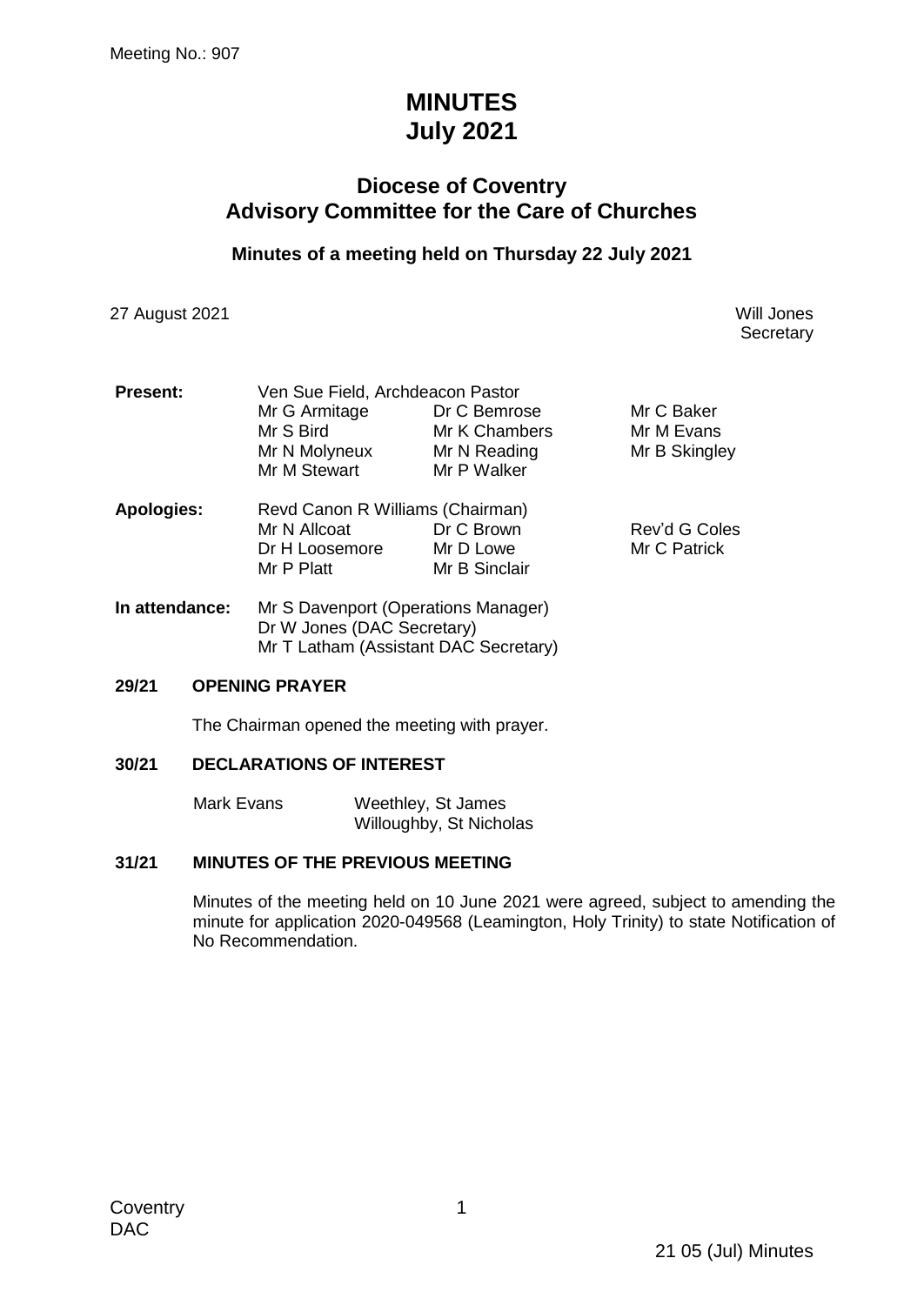### **32/21 NOTIFICATION OF ADVICE APPLICATIONS**

### **a) Applications**

| Proposals:<br>Comments:<br>Decision:                       | <b>Memorial tree for Rhys Cowen</b><br>Archdeacon Pastor, David Lowe, Mark Stewart<br>Recommend<br><b>Notification of Advice</b>  |                  |
|------------------------------------------------------------|-----------------------------------------------------------------------------------------------------------------------------------|------------------|
|                                                            |                                                                                                                                   |                  |
|                                                            |                                                                                                                                   |                  |
|                                                            |                                                                                                                                   |                  |
| <b>ACTION:</b>                                             |                                                                                                                                   |                  |
| <b>Coventry, Holy Trinity</b><br>{C6672/2021}              |                                                                                                                                   | Grade:           |
| Proposals:                                                 | To replace 6 high level tungsten halide spotlights, currently<br>illuminating the altar and chancel areas, with smaller LED lamps |                  |
| Comments:                                                  | Heather Loosemore, Simon Bird                                                                                                     |                  |
| Delegated to:                                              | <b>Heather Loosemore</b>                                                                                                          |                  |
| <b>ACTION:</b>                                             | Notification of Recommendation upon receipt of acceptable<br>information                                                          |                  |
| <b>Coventry, Holy Trinity</b><br>{C6671/2021}              |                                                                                                                                   | Grade:           |
| <b>Proposals:</b>                                          | The installation of three cameras for live streaming of services                                                                  |                  |
| Comments:                                                  | Brough Skingley, Simon Bird                                                                                                       |                  |
| Decision:                                                  | Recommend                                                                                                                         |                  |
| <b>ACTION:</b>                                             | <b>Notification of Recommendation</b>                                                                                             |                  |
| <b>Exhall (Nuneaton Deanery), St Giles</b><br>{C6680/2021} |                                                                                                                                   | Grade:<br>$II^*$ |
|                                                            | Proposals: PRIVATE FACULTY APPLICATION:<br>Memorial to Christina Frances Durkin, to include family members<br>interred elsewhere  |                  |
| Decision:                                                  | Recommend                                                                                                                         |                  |
| <b>ACTION:</b>                                             | <b>Notification of Recommendation</b>                                                                                             |                  |
| <b>Foleshill, St Laurence</b><br>{2021-063392}             |                                                                                                                                   | Grade:<br>$II^*$ |
| Proposals:                                                 | Laying flat of damaged headstone                                                                                                  |                  |
| Comments:                                                  | <b>Mark Evans</b>                                                                                                                 |                  |
| Decision:                                                  | Recommend                                                                                                                         |                  |
| <b>ACTION:</b>                                             | <b>Notification of Recommendation</b>                                                                                             |                  |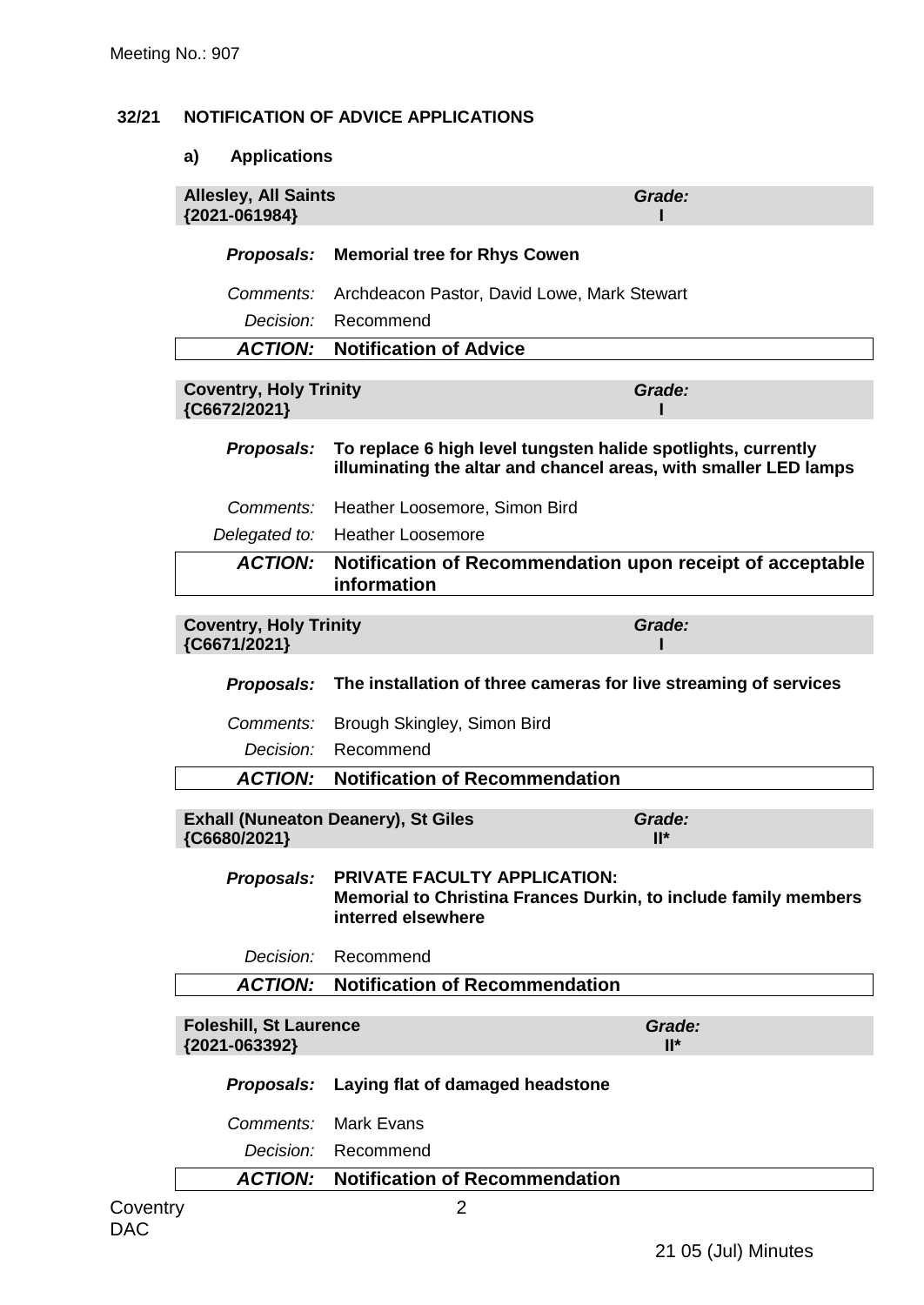| <b>Harbury, All Saints</b><br>{C6552/2020}            |                                                                                                                                                          | Grade:<br>Ш      |
|-------------------------------------------------------|----------------------------------------------------------------------------------------------------------------------------------------------------------|------------------|
| Proposals:                                            | <b>Replacement of heating system</b><br><b>Replacement of lighting</b><br><b>Introduction of AV System</b><br><b>Repairs to tower</b>                    |                  |
| Correspondence:                                       | Report on the site visit, 8 July 2021 (already sent to PCC)                                                                                              |                  |
| Advice:                                               | <b>Noted</b>                                                                                                                                             |                  |
| <b>ACTION:</b>                                        | <b>None</b>                                                                                                                                              |                  |
| <b>Ilmington, St Mary</b><br>{C6683/2021}             |                                                                                                                                                          | Grade:           |
| Proposals:                                            | <b>PRIVATE FACULTY:</b><br><b>Memorial to David Greenwood</b>                                                                                            |                  |
| Decision:                                             | Recommend                                                                                                                                                |                  |
| <b>ACTION:</b>                                        | <b>Notification of Recommendation</b>                                                                                                                    |                  |
| <b>Lillington, St Mary Magdalene</b><br>{2020-054080} |                                                                                                                                                          | Grade:<br>Ш      |
| Proposals:                                            | <b>Re-ordering</b>                                                                                                                                       |                  |
|                                                       | <b>Following the Temporary Minor Re-ordering Licence:</b><br>Temporary relocation of five wooden pews from South West<br>corner of church to Lady Chapel |                  |
| Correspondence:                                       | Report on the site visit, 16 July 2021                                                                                                                   |                  |
| Advice:                                               | Support the recommendations of the site visit report                                                                                                     |                  |
| <b>ACTION:</b>                                        | <b>Letter to PCC</b>                                                                                                                                     |                  |
| <b>Priors Hardwick, St Mary</b><br>{C6656/2021}       |                                                                                                                                                          | Grade:<br>$II^*$ |
| Proposals:                                            | Re-ordering, WC, servery, heating                                                                                                                        |                  |
| Correspondence:                                       | Report on the site visit, 16 July 2021                                                                                                                   |                  |
| Advice:                                               | Support the recommendations of the site visit report                                                                                                     |                  |
| <b>ACTION:</b>                                        | <b>Letter to PCC</b>                                                                                                                                     |                  |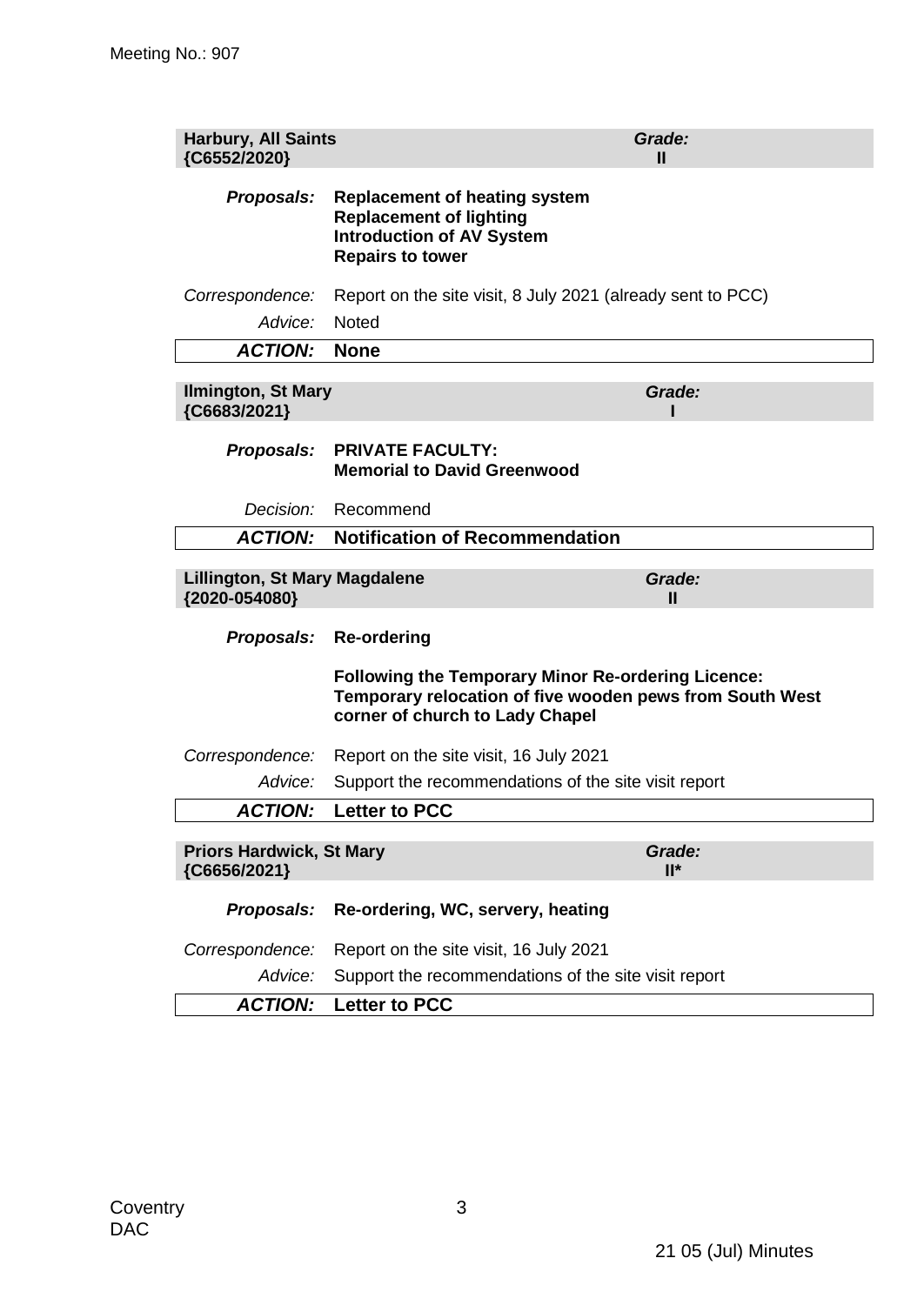| <b>Rugby, St Andrew</b><br>{2021-061021}                 |                                                                                                                                                   | Grade:<br>$II^*$ |
|----------------------------------------------------------|---------------------------------------------------------------------------------------------------------------------------------------------------|------------------|
| Proposals:                                               | 1. CONFIRMATORY FACULTY: Installing video streaming<br>equipment<br>2. Phase 2: Upgrade IT system                                                 |                  |
| Comments:                                                | <b>Brough Skingley</b>                                                                                                                            |                  |
| Decision:                                                | Recommend                                                                                                                                         |                  |
| <b>ACTION:</b>                                           | <b>Notification of Recommendation</b>                                                                                                             |                  |
| <b>Stoneleigh, St Mary</b><br>{2021-062958}              |                                                                                                                                                   | Grade:           |
| Proposals:                                               | Installation of a projector                                                                                                                       |                  |
| Comments:                                                | <b>Brough Skingley</b>                                                                                                                            |                  |
| Delegated to:                                            | <b>Brough Skingley</b>                                                                                                                            |                  |
| <b>ACTION:</b>                                           | Notification of Recommendation upon receipt of acceptable<br>information                                                                          |                  |
| <b>Stratford-upon-Avon, Holy Trinity</b><br>{C6686/2021} |                                                                                                                                                   | Grade:           |
| Proposals:                                               | <b>Stonework on North Transept</b>                                                                                                                |                  |
| Comments:                                                | <b>Mark Evans</b>                                                                                                                                 |                  |
| <i>Decision:</i>                                         | Recommend                                                                                                                                         |                  |
| <b>ACTION:</b>                                           | <b>Notification of Recommendation</b>                                                                                                             |                  |
| {2021-062995}                                            | Tysoe, Assumption of the Blessed Virgin Mary                                                                                                      | Grade:           |
| Proposals:                                               | Restoration of the 4 x clock faces on the tower                                                                                                   |                  |
| Comments:                                                | <b>Paul Platt</b>                                                                                                                                 |                  |
| Decision:                                                | Recommend                                                                                                                                         |                  |
| <b>ACTION:</b>                                           | <b>Notification of Recommendation</b>                                                                                                             |                  |
| <b>Weethley, St James</b><br>{C6681/2021}                |                                                                                                                                                   | Grade:<br>Ш      |
| <b>Proposals:</b>                                        | <b>PRIVATE FACULTY APPLICATION:</b><br><b>Replacement of Memorial to Maurice Samuel Simcox, Nancy</b><br><b>Mary Simcox and Megan Jill Simcox</b> |                  |
| Decision:                                                | Recommend                                                                                                                                         |                  |
| <b>ACTION:</b>                                           | <b>Notification of Recommendation</b>                                                                                                             |                  |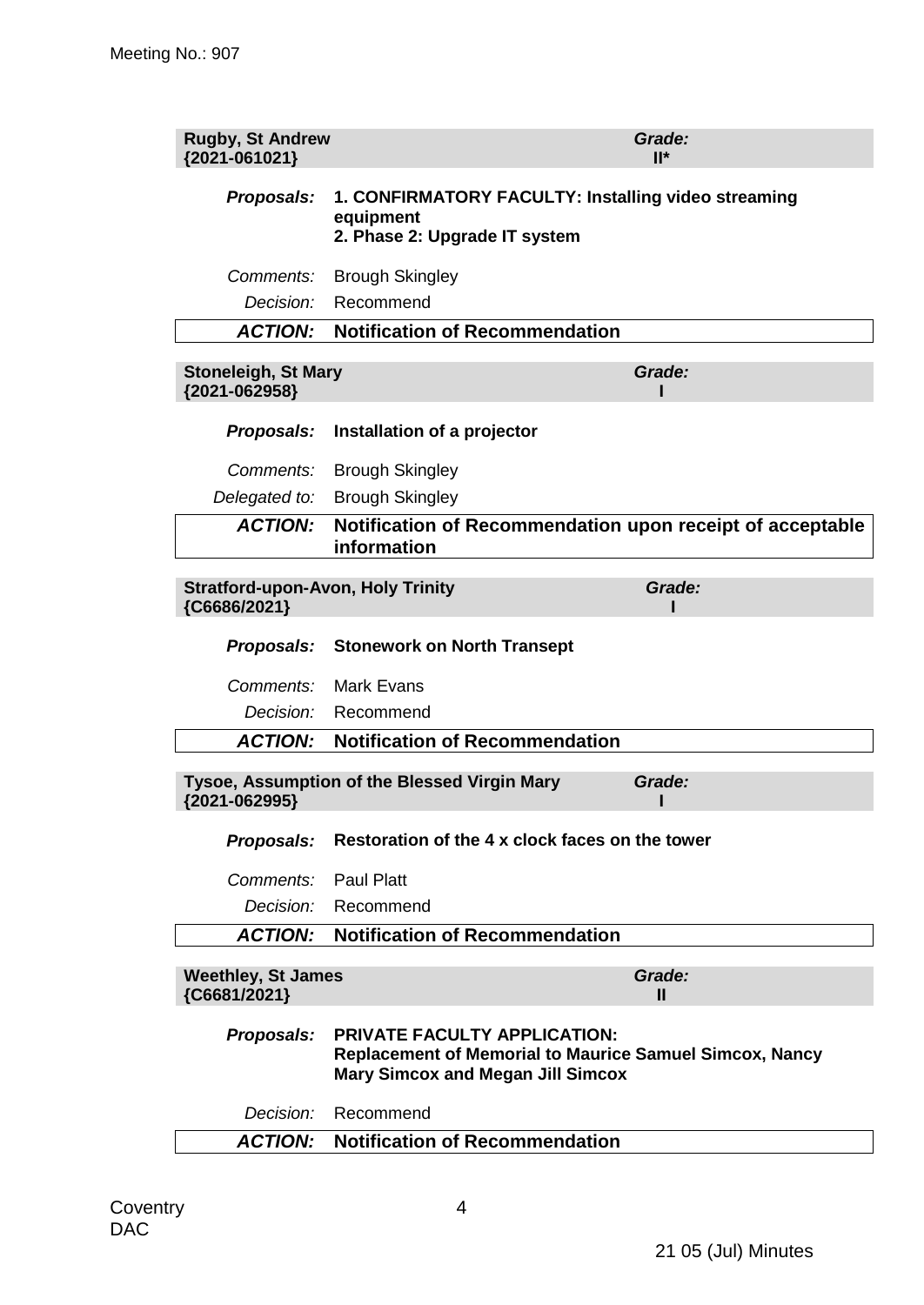| <b>Weethley, St James</b><br>{2021-061310}      | Grade:<br>Ш                                                                                                                                                                                                                                                                                     |  |  |
|-------------------------------------------------|-------------------------------------------------------------------------------------------------------------------------------------------------------------------------------------------------------------------------------------------------------------------------------------------------|--|--|
| Proposals:                                      | <b>RETROSPECTIVE FACULTY for works undertaken with out</b><br>permission: Tree felling in the churchyard                                                                                                                                                                                        |  |  |
| Decision:                                       | No objection                                                                                                                                                                                                                                                                                    |  |  |
| Conditions:                                     | That a plan of replacement trees to ensure no net loss to biodiversity is<br>submitted for DAC approval within 6 months                                                                                                                                                                         |  |  |
| Advice:                                         | The works could not be unqualifiedly recommended because they were<br>undertaken without lawful permission                                                                                                                                                                                      |  |  |
| <b>ACTION:</b>                                  | <b>Notification of No objection</b>                                                                                                                                                                                                                                                             |  |  |
| <b>Willoughby, St Nicholas</b><br>{2020-055829} | Grade:<br>$II^*$                                                                                                                                                                                                                                                                                |  |  |
| Proposals:                                      | Font relocation installation of servery and disabled toilet as per<br>specification by Mark Evans                                                                                                                                                                                               |  |  |
| Correspondence:                                 | CBC, HE, GG                                                                                                                                                                                                                                                                                     |  |  |
| Comments:                                       | AdPas, Simon Bird                                                                                                                                                                                                                                                                               |  |  |
| Decision:                                       | Recommend                                                                                                                                                                                                                                                                                       |  |  |
| Conditions:                                     | That no works shall take place until the PCC, after consultation with the<br>Diocesan Archaeological Adviser, has secured the implementation of a<br>programme of archaeological works with a written scheme of<br>investigation which has been submitted by the PCC and approved by<br>the DAC |  |  |
| <b>ACTION:</b>                                  | <b>Notification of Recommendation</b>                                                                                                                                                                                                                                                           |  |  |
| <b>LIST B APPLICATIONS</b>                      |                                                                                                                                                                                                                                                                                                 |  |  |
| a)                                              | Approvals granted since the last meeting                                                                                                                                                                                                                                                        |  |  |
|                                                 | Eastern Green, St Andrew {2021-061551}                                                                                                                                                                                                                                                          |  |  |
| <b>Proposals</b>                                | Installation of the cabling to allow internet access into the church                                                                                                                                                                                                                            |  |  |
| Date issued                                     | 18/06/2021                                                                                                                                                                                                                                                                                      |  |  |
|                                                 | Great Alne, St Mary Magdalen {2021-061529}                                                                                                                                                                                                                                                      |  |  |
| <b>Proposals</b>                                | Introduction of a bench in the garden of remembrance in memory of<br><b>Jackie Warren</b>                                                                                                                                                                                                       |  |  |
| Date issued                                     | 14/06/2021                                                                                                                                                                                                                                                                                      |  |  |
| Kenilworth, St Nicholas {2021-062541}           |                                                                                                                                                                                                                                                                                                 |  |  |
| <b>Proposals</b>                                | Refurbishment of church clock including night silencing to chimes                                                                                                                                                                                                                               |  |  |
| Date issued                                     | 29/06/2021                                                                                                                                                                                                                                                                                      |  |  |

**33/21**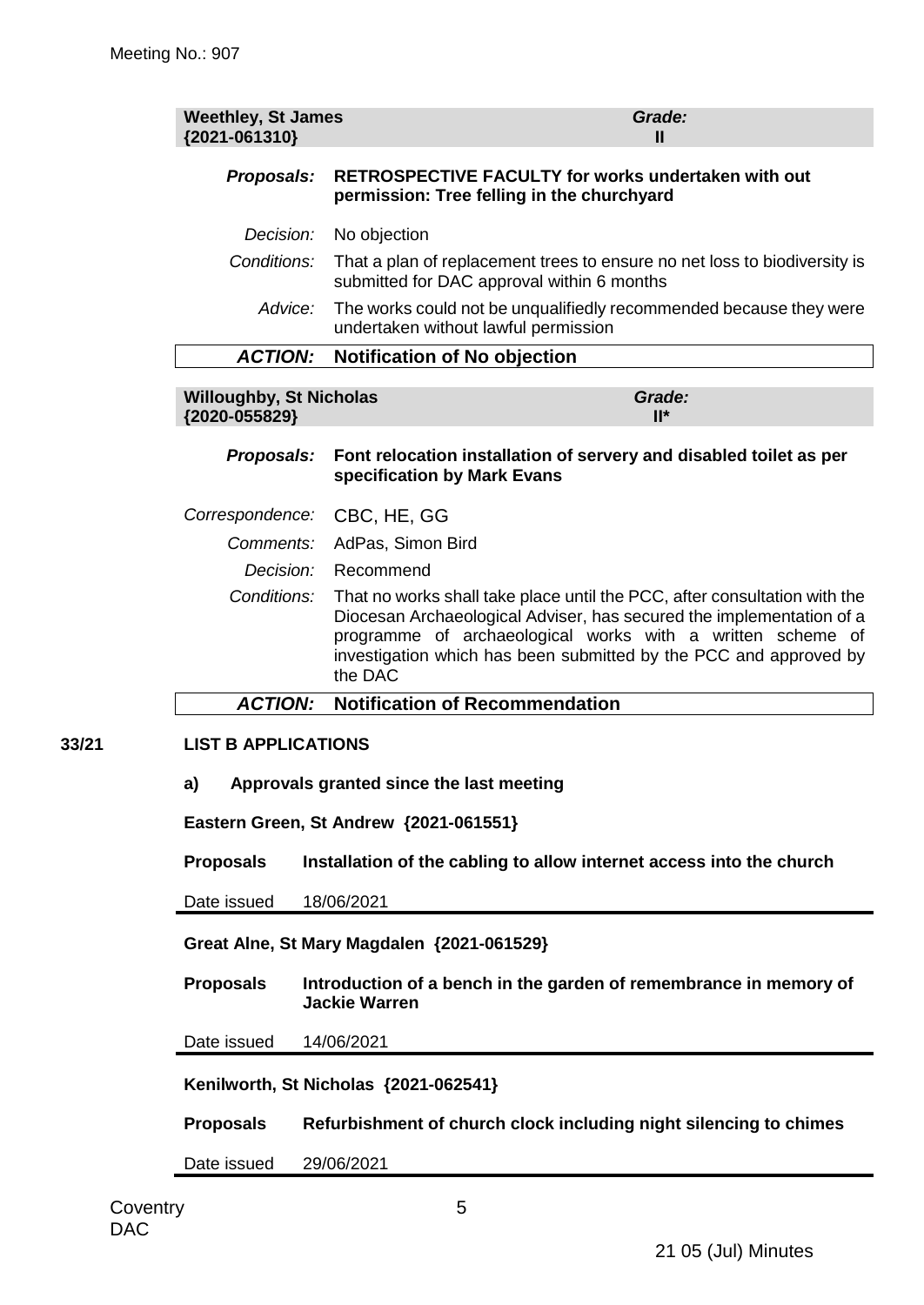#### **Keresley, St Thomas {2020-055103}**

**Proposals Redecorating & replastering of nave St. Thomas' Church Keresley**

Date issued 07/07/2021

**Kineton, St Peter {2021-062731}**

**Proposals Addition of a Bench in the Main Churchyard**

Date issued 02/07/2021

**Leamington Spa, All Saints {2021-061483}**

**Proposals Redecoration of 64 blue ceiling panels in the Lady Chapel**

Date issued 18/06/2021

**Shipston-on-Stour, St Edmund {2021-063017}**

**Proposals Installation of birdbox on church outer wall**

Date issued 06/07/2021

**Stockingford, St Paul {2021-061555}**

**Proposals Planting of three replacement cherries in churchyard**

Date issued 14/06/2021

**Stoke (Coventry), St Michael {2021-062478}**

**Proposals Roof repairs**

Date issued 14/06/2021

**Walton d'Eivile, St James {2021-062500}**

**Proposals Churchyard bench**

Date issued 05/07/2021

**Wasperton, St John Baptist {2021-061945}**

**Proposals Provision of a Timber Bench in Wasperton Churchyard**

Date issued 14/06/2021